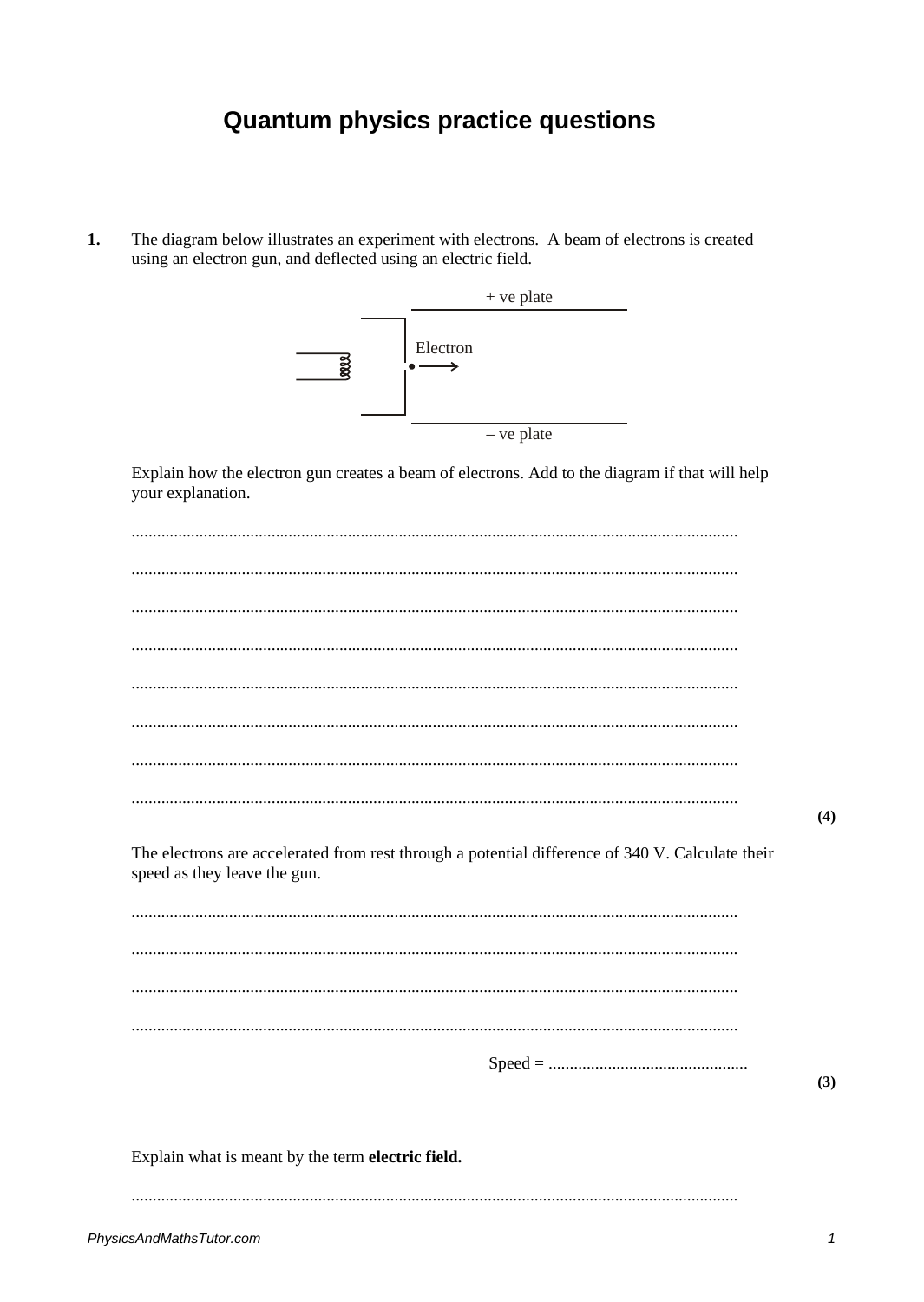The electric field which deflects the beam is created by applying a potential difference of 2500 V across plates 9.0 cm apart. Show that the vertical acceleration of the electrons due to this field is about  $5 \times 10^{15}$  m s<sup>-2</sup>.

| (4)<br>(Total 12 marks) |
|-------------------------|

 $2.$ In 1998 NASA launched the probe called Deep Space 1. Once in orbit, this probe was the first to use a solar powered ion drive to propel it on its mission.

The diagram shows the main features of the ion drive.



Atoms of xenon are ionised and then accelerated until they are ejected out of the rear of the probe, providing the means of propulsion.

Explain how the ions are accelerated.

 $(1)$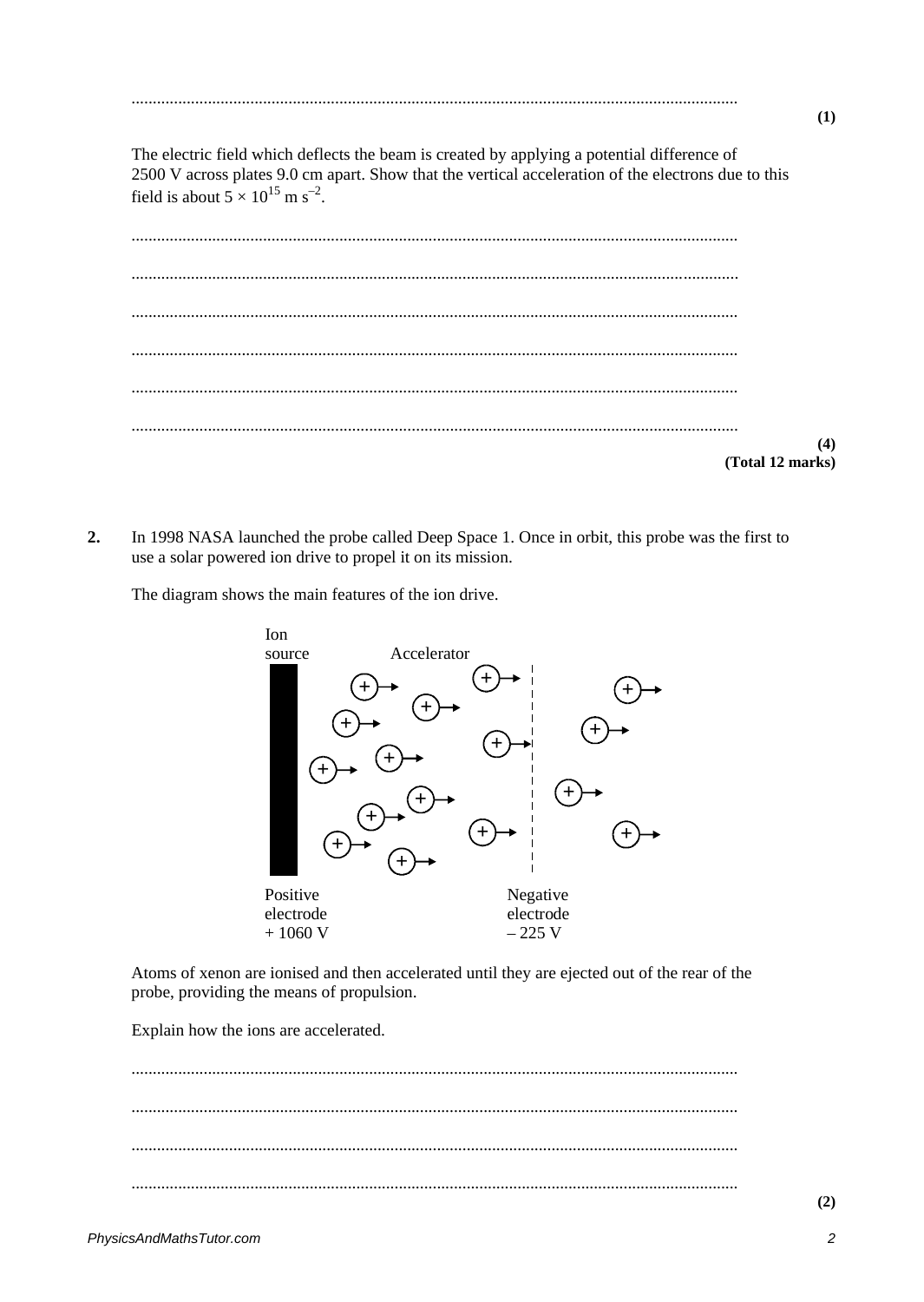A xenon atom is ionised by the loss of a single electron. Show that its speed after being accelerated is about  $4 \times 10^4$  m s<sup>-1</sup>. Mass of xenon ion =  $2.20 \times 10^{-25}$  kg.  $(4)$ The mass of xenon ejected in one second is  $2.10 \times 10^{-6}$  kg. Calculate the thrust on the space probe.  $(3)$ Simply firing xenon ions into space would leave the probe negatively charged. Suggest a reason why this would lead to reduced thrust.  $(1)$ Chemical rockets eject their propellant at about a tenth of the velocity achieved by ion drives, but produce much greater thrust by ejecting more than a thousand kilograms per second. Suggest why ion drives may be preferable for missions extending over long distances and periods of time.  $(2)$ (Total 12 marks)

 $3.$ X-rays are used in hospitals to aid diagnosis. The X-ray image is formed because more X-ray photons are absorbed by denser materials such as bones, thus changing the intensity of parts of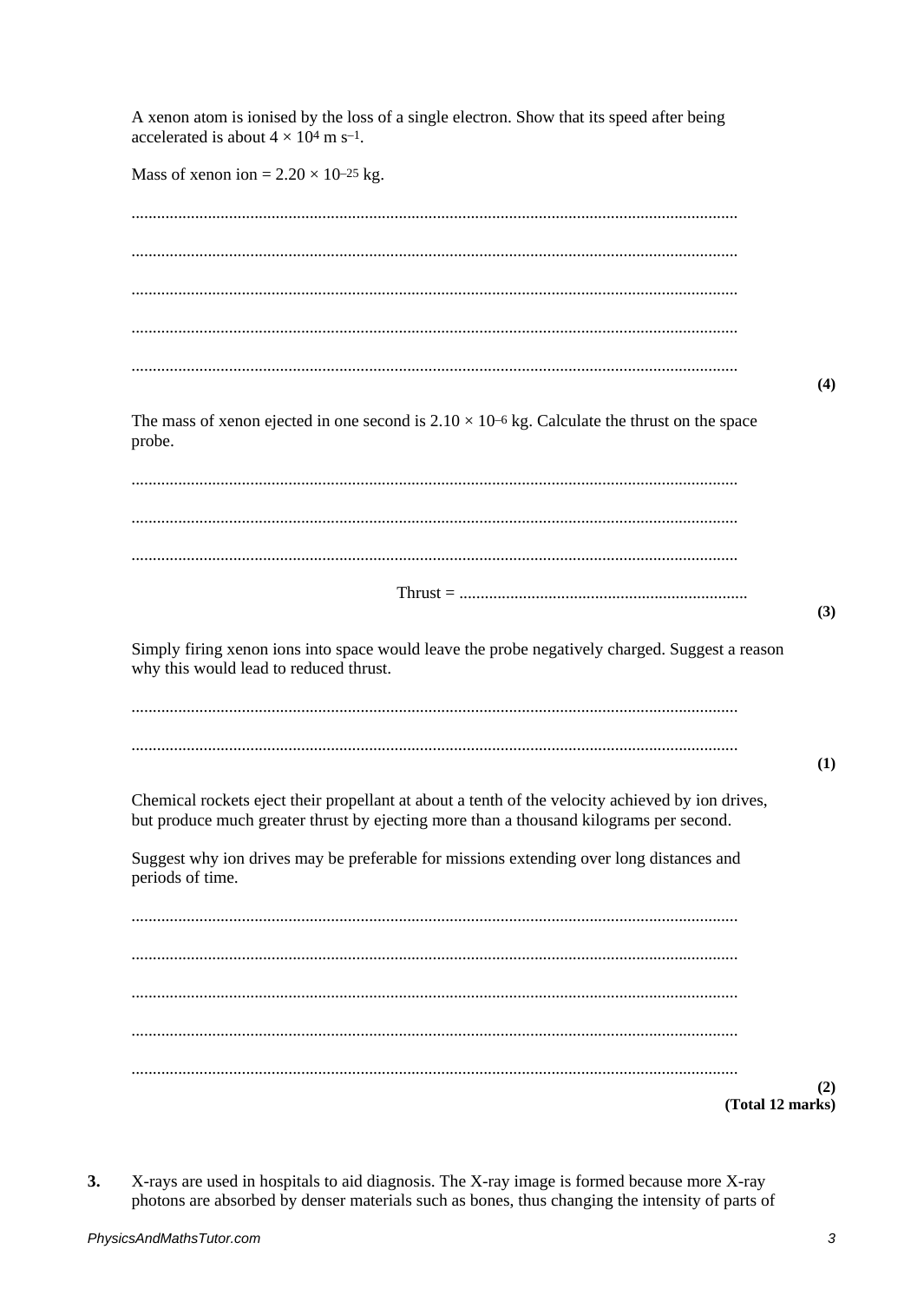the image.

The principal method of absorption of X-rays is the photoelectric effect.

The photoelectric effect is also observed when light falls on a clean metal surface. It is only observed when the frequency of the light is above a threshold frequency. Explain why this is so.

…....….....…...…...…...…...…...…...…...…...…...…...…...…...…...…...…....….………… …....….....…...…...…...…...…...…...…...…...…...…...…...…...…...…...…....….………… …....….....…...…...…...…...…...…...…...…...…...…...…...…...…...…...…....….………… …....….....…...…...…...…...…...…...…...…...…...…...…...…...…...…...…....….…………

**(2)**

X-rays of a frequency of  $1.70 \times 10^{18}$  Hz can be used to form an image of a bone. The energy required to free a tightly bound-electron from a calcium atom in bone is  $9.61 \times 10^{-16}$ J.

Calculate the maximum kinetic energy with which one of these electrons is emitted from the calcium atom.

…....….....…...…...…...…...…...…...…...…...…...…...…...…...…...…...…....….………… …....….....…...…...…...…...…...…...…...…...…...…...…...…...…...…...…....….………… …....….....…...…...…...…...…...…...…...…...…...…...…...…...…...…...…....….………… …....….....…...…...…...…...…...…...…...…...…...…...…...…...…...…...…....….………… …....….....…...…...…...…...…...…...…...…...…...…...…...…...…...…...…....….………… Kinetic energy = ..…...…...…...…...….………..

**(Total 5 marks)**

**(3)**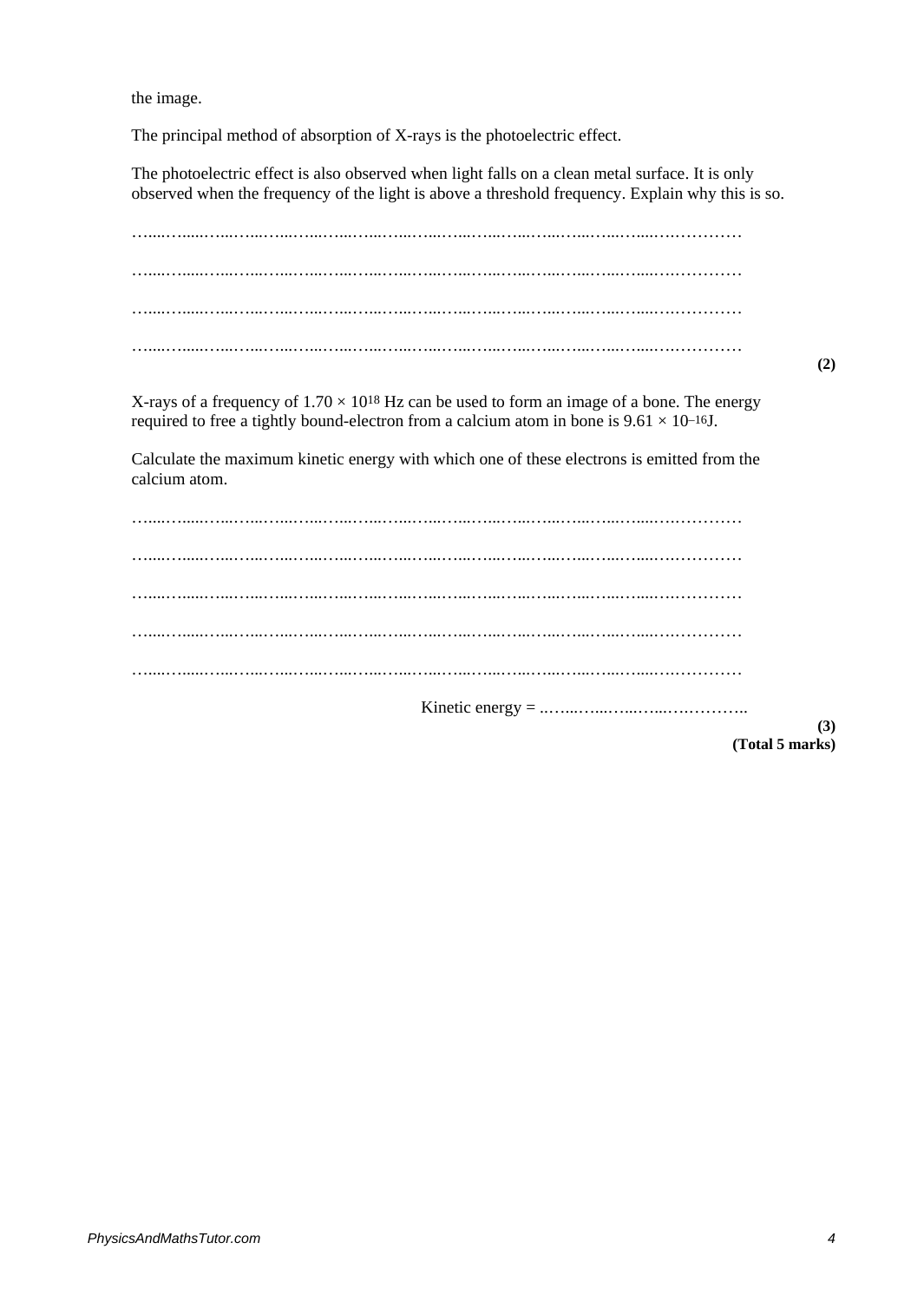**4.** Astronomers can identify different gases present in the outer parts of stars by analysing the line spectra of the starlight.

Explain the meaning of *line spectra.* ……………………………………………………………………………………………… ……………………………………………………………………………………………… ……………………………………………………………………………………………… ……………………………………………………………………………………………… **(2)** Explain how line spectra provide evidence for the existence of energy levels in atoms. ……………………………………………………………………………………………… ……………………………………………………………………………………………… ……………………………………………………………………………………………… ……………………………………………………………………………………………… ……………………………………………………………………………………………… ……………………………………………………………………………………………… **(3) (Total 5 marks)**

**5.** Scientists from Leeds University are involved in an experiment at the South Pole to look for cosmic radiation from a supernova observed in 1987. Cosmic radiation consists of high energy particles from space.

Their equipment involves the following:



Cosmic radiation causes this plastic block to emit light. If this light enters the photomultiplier, photoelectrons are released and the signal is sent to a computer which records the event.

A photomultiplier which has a photocathode made from antimony–caesium has a threshold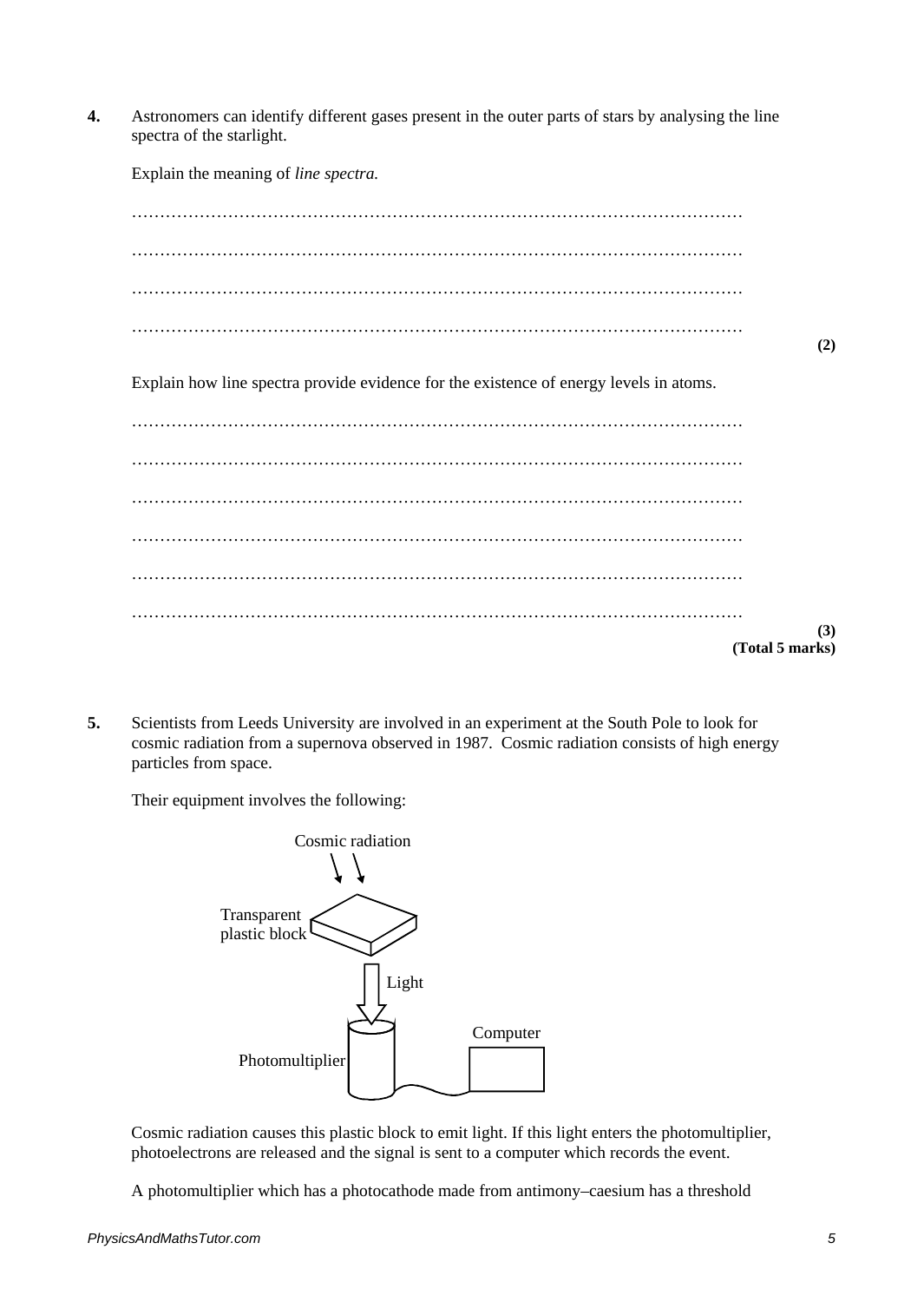wavelength of 700 nm. Explain why a photocathode has a threshold wavelength.

 $(4)$ Show that the work function of antimony-caesium is about  $3 \times 10^{-19}$  J.  $(3)$ 

The scientists' generator at the South Pole produces a voltage of 600 V and the photomultiplier needs potential differences of 200 V, 400 V and 600 V. Draw a circuit to show how a series of resistors could provide all of these potential differences from one 600 V supply.

 $(2)$ 

Suggest why cosmic radiation from the supernova was not detected at the same time as the supernova was observed. 

 $(1)$ 

(Total 10 marks)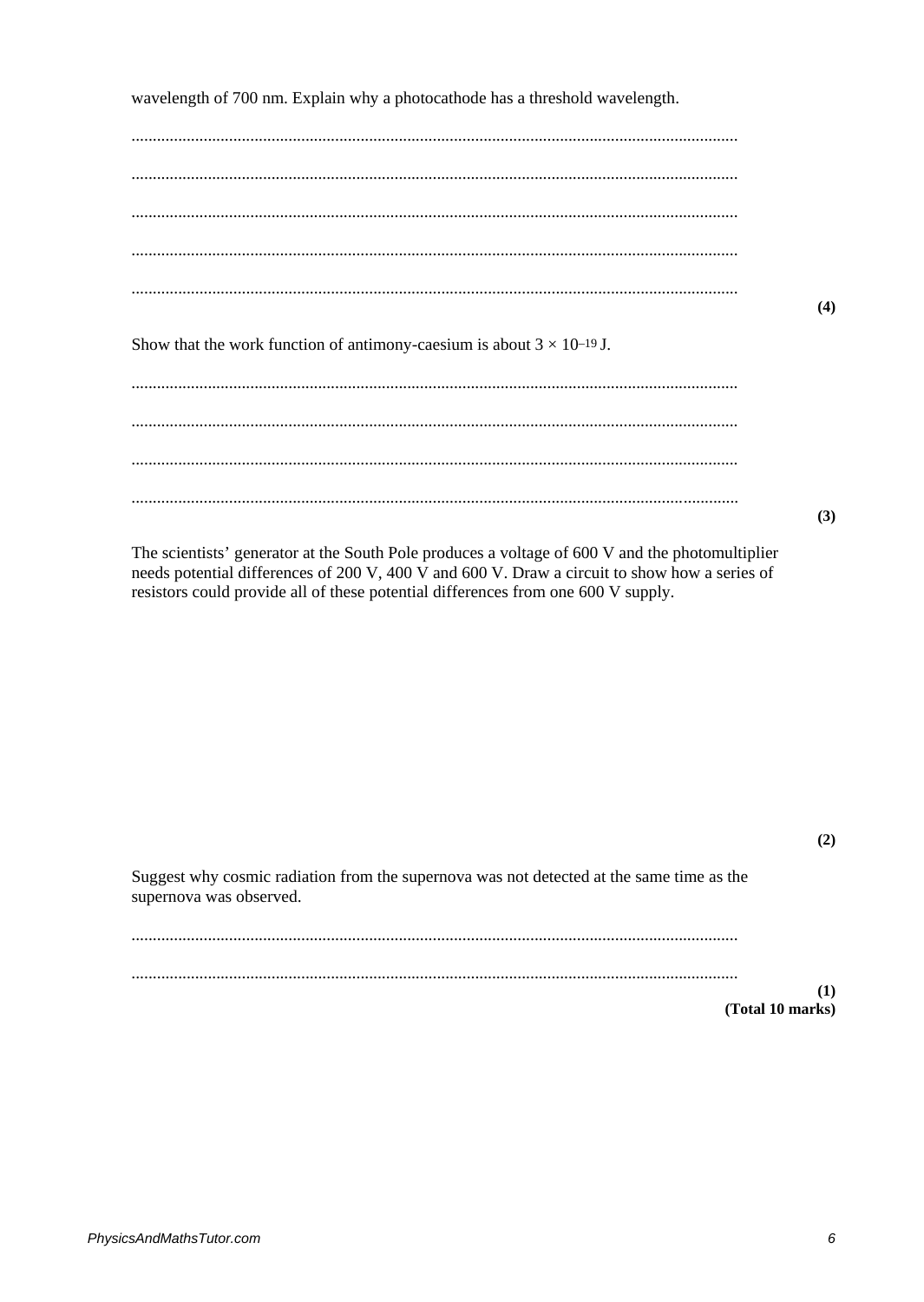**6.** The intensity of the light falling on the photocell shown in the diagram below controls the electric current flowing in a circuit.



An electron is sometimes released when a photon hits a metal surface. This is known as the photoelectric effect and can be expressed mathematically by the Einstein equation.

$$
hf = \phi + \frac{1}{2} m v_{\text{max}}^2
$$

Show that the energy of a photon of light of frequency  $6.0 \times 10^{14}$  Hz is about  $4 \times 10^{-19}$ J.

............................................................................................................................................... ...............................................................................................................................................

A student is investigating the photoelectric effect and selects light of various frequencies to shine on to a metal surface. Using his experimental data, he calculates the maximum kinetic energy of the electrons emitted from the surface. The results are given below.

| Frequency/10 <sup>14</sup> Hz | <b>Maximum kinetic</b><br>energy/ $10$ -19 J |
|-------------------------------|----------------------------------------------|
| 7.0                           | 1.65                                         |
| 6.5                           | 1.29                                         |
| 6.0                           | 0.96                                         |
| 5.5                           | 0.65                                         |
| 5.0                           | 0.30                                         |

Plot the points on the grid below. Add the line of best fit.

The Einstein equation can be rearranged to give

$$
f = \frac{\phi}{h} + \frac{\frac{1}{2} m v_{\text{max}}^2}{h}
$$

**(1)**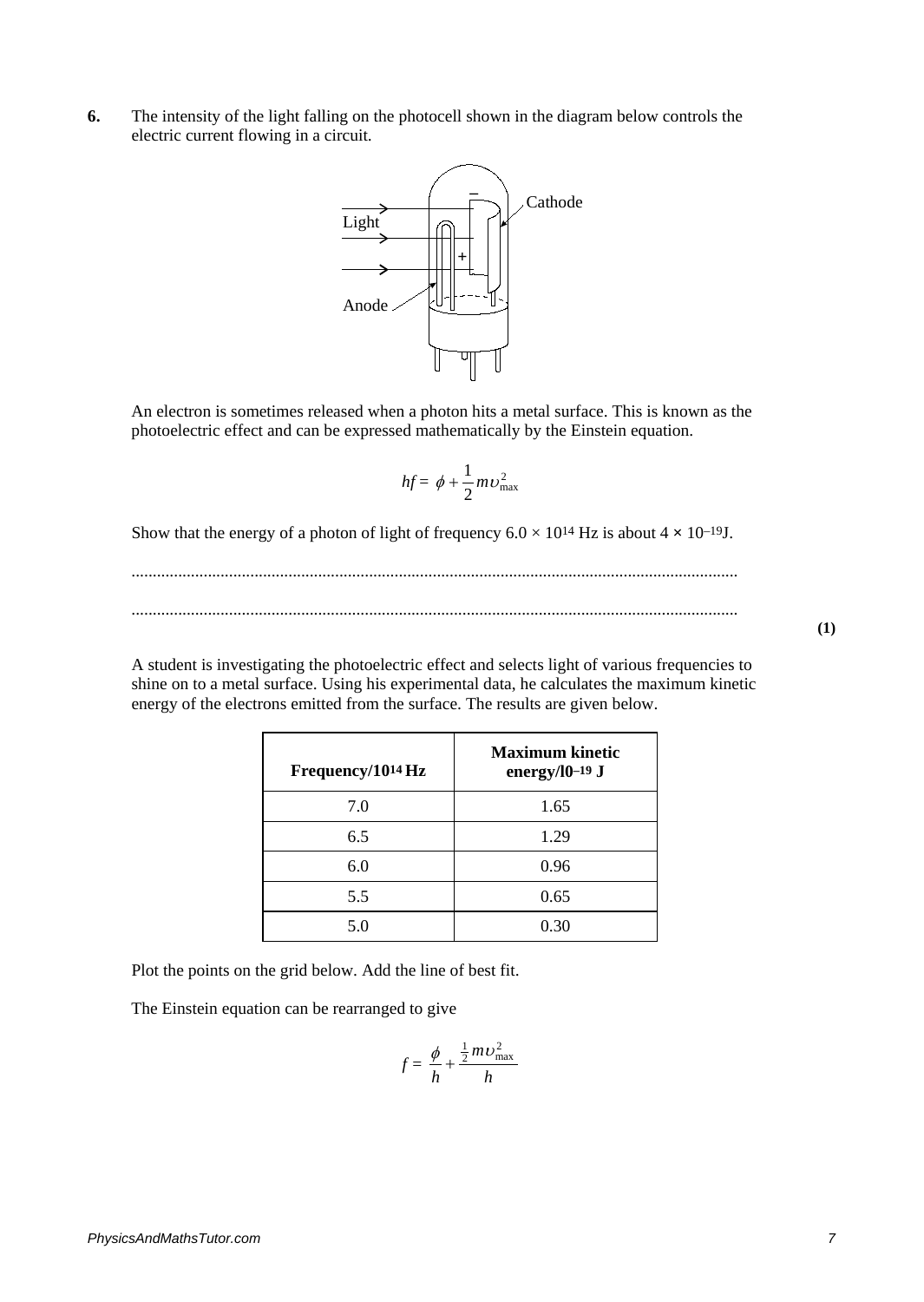

**(4)**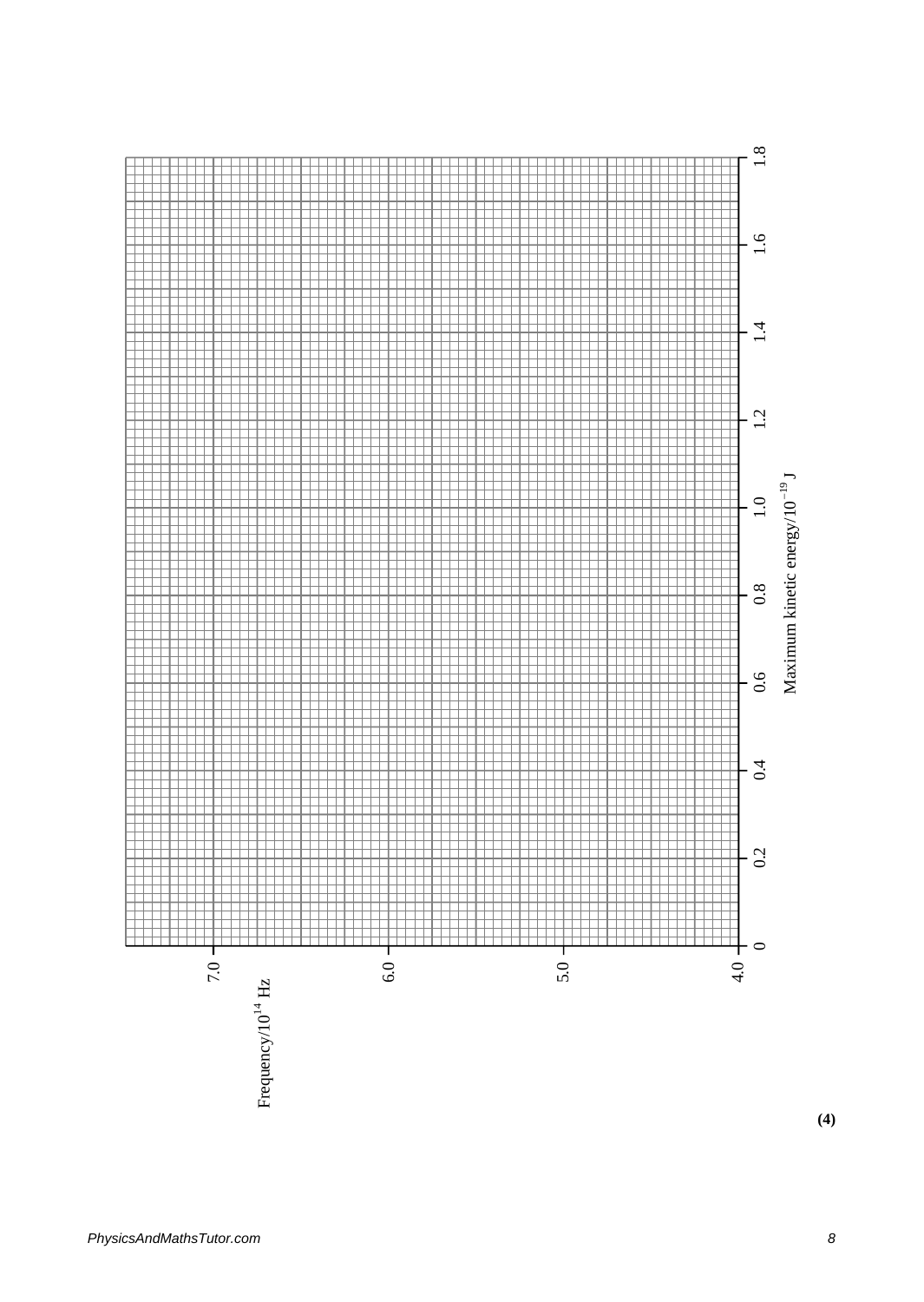Use the graph you have plotted to find a value for  $h$ .

|                                                                                                                                                                                                                                                  | (3)                     |
|--------------------------------------------------------------------------------------------------------------------------------------------------------------------------------------------------------------------------------------------------|-------------------------|
| Hence show that $\phi$ is about $3 \times 10^{-19}$ J.                                                                                                                                                                                           |                         |
|                                                                                                                                                                                                                                                  |                         |
|                                                                                                                                                                                                                                                  |                         |
|                                                                                                                                                                                                                                                  | (2)                     |
| The student continues the experiment and shines light with a frequency of $4.5 \times 10^{14}$ Hz on to<br>the surface but finds that he cannot detect any photoelectrons. Explain why photoelectrons are<br>not being emitted from the surface. |                         |
|                                                                                                                                                                                                                                                  |                         |
|                                                                                                                                                                                                                                                  |                         |
|                                                                                                                                                                                                                                                  |                         |
|                                                                                                                                                                                                                                                  | (2)<br>(Total 12 marks) |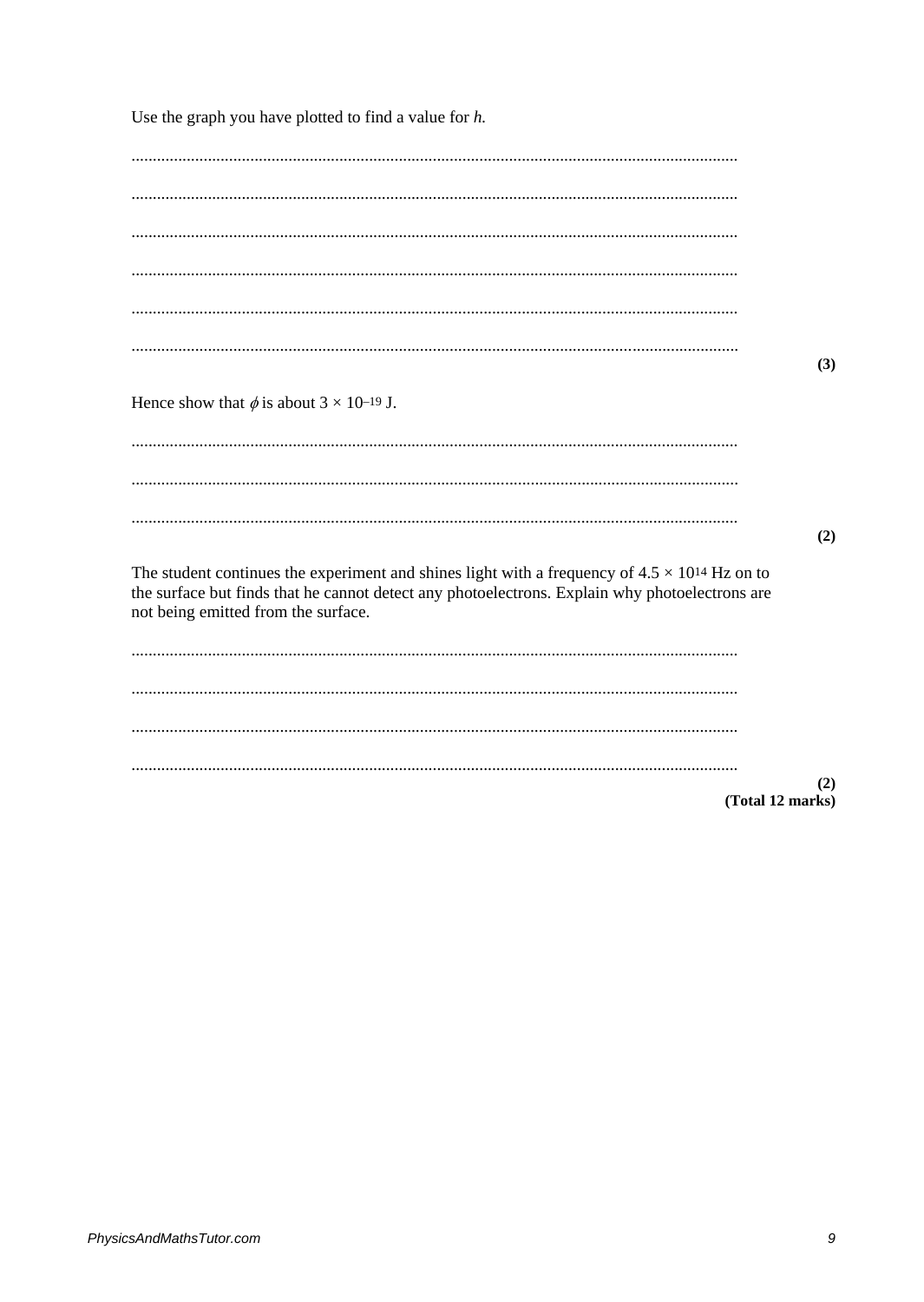**7.** Many modem cameras have built-in exposure meters. These can detect the intensity of light falling, on to the film and automatically adjust how long the film is exposed to the light. One type of device that can be used is the photocell below.



**Photons** hitting the cathode cause **photoelectrons** to be released from the surface of the cathode if it is made from a material with a suitable **work function**.

Describe how an electron escapes from the surface of the cathode. Include the terms in **bold**  from the passage above.

......................................................................................................................................... ......................................................................................................................................... ......................................................................................................................................... ......................................................................................................................................... ......................................................................................................................................... ......................................................................................................................................... **(3)** Potassium has a work function of  $2.90 \times 10^{-19}$  J. Calculate the lowest frequency of radiation that will produce photoelectrons from a potassium surface. ......................................................................................................................................... ......................................................................................................................................... ......................................................................................................................................... ......................................................................................................................................... **(3)**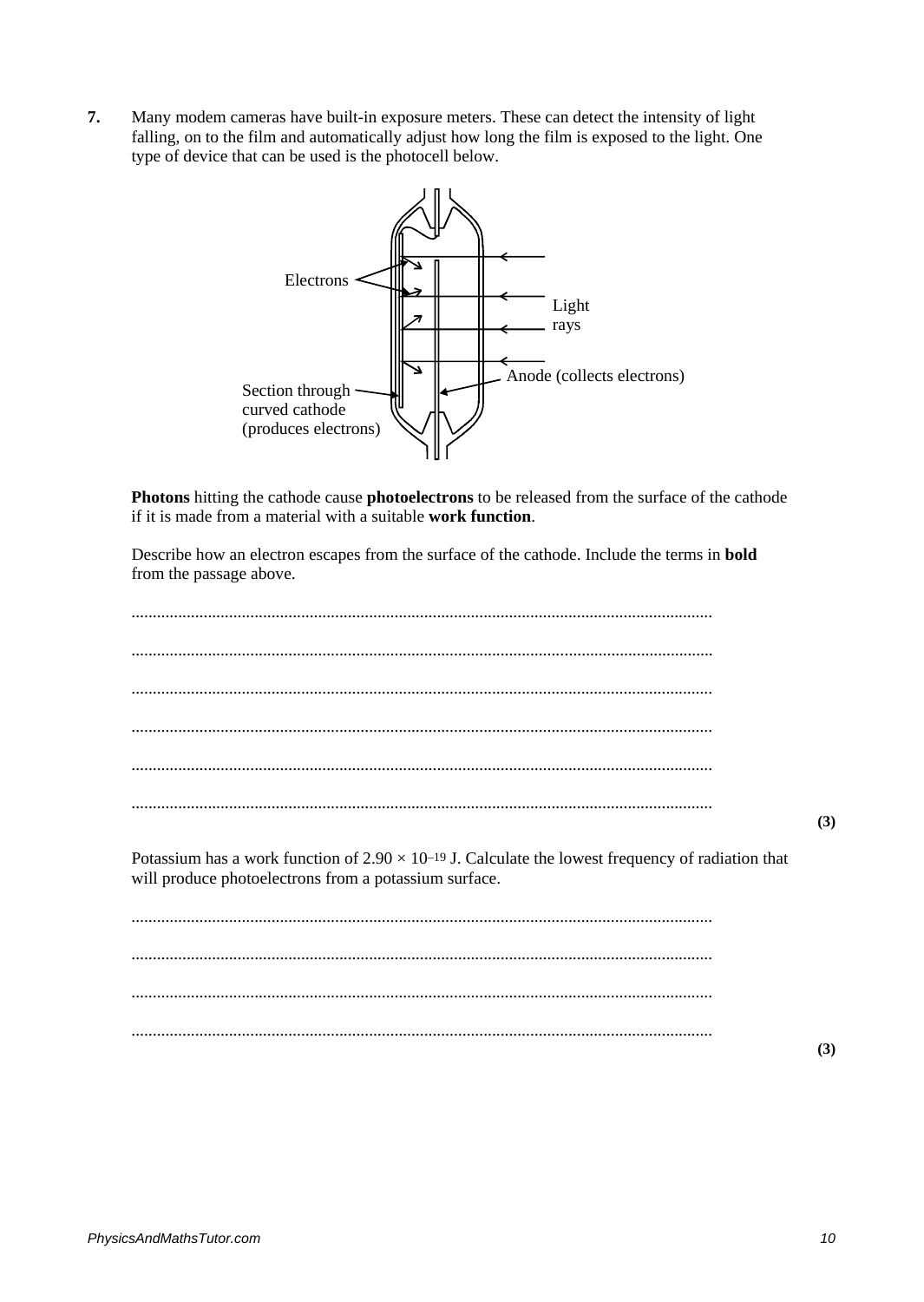The exposure meter will produce the best results if it responds to light over most of the visible spectrum. This has a range of wavelengths from  $4.0 \times 10^{-7}$  m to  $7.0 \times 10^{-7}$  m.

Explain with the aid of an appropriate calculation whether potassium is a suitable material for use in an exposure meter.

 $(2)$ A potassium cathode is exposed to visible light, with a complete range of wavelengths. Show that the maximum kinetic energy of an emitted photoelectron is about  $2 \times 10^{-19}$  J.  $(3)$ Give one reason why some photoelectrons will be emitted with less than this kinetic energy.  $(1)$ (Total 12 marks)

PhysicsAndMathsTutor.com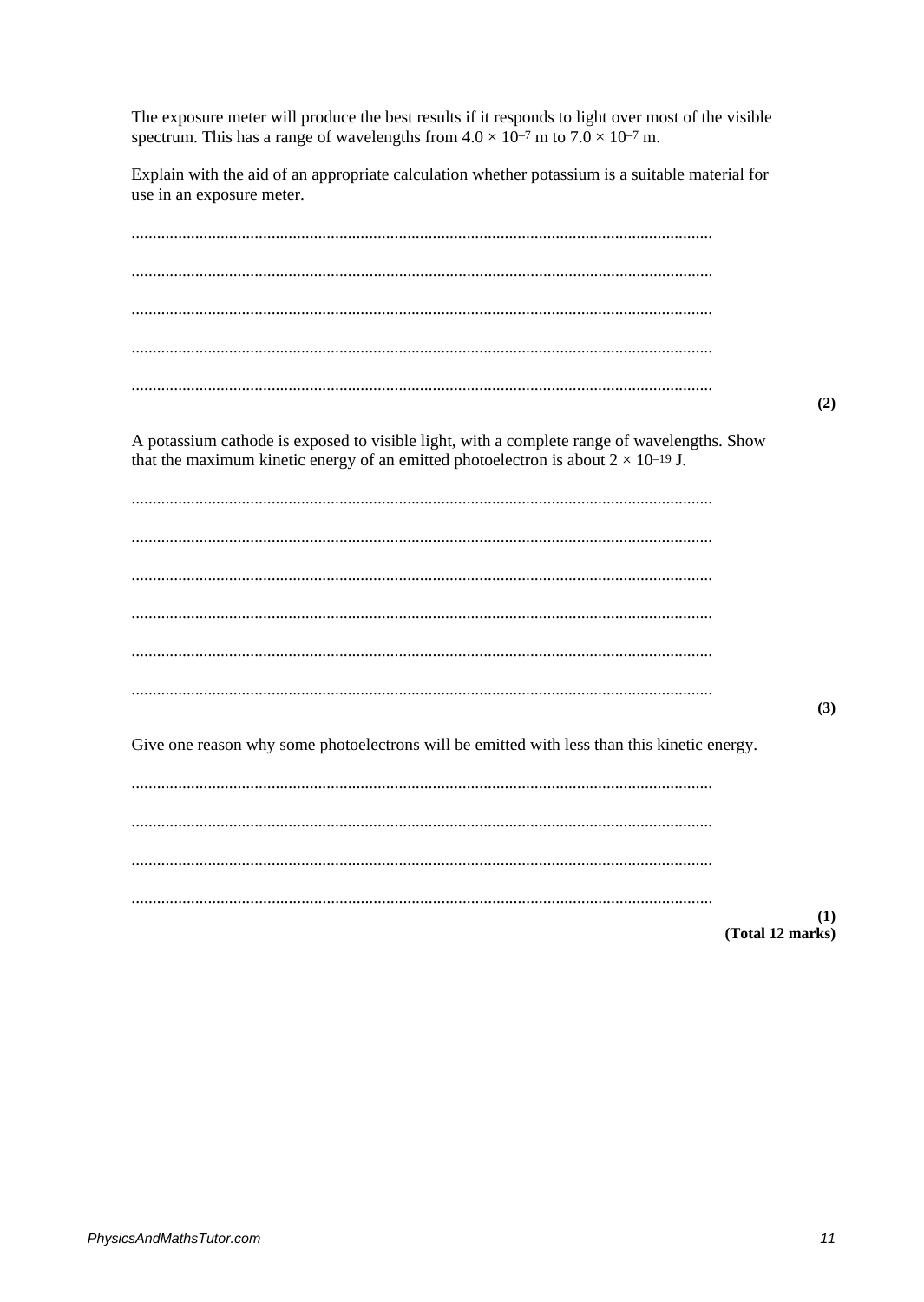Polymers have been developed which absorb ultraviolet (UV) light and emit visible blue light. 8. They could be used for large posters.

| What is a polymer?                                                                 |     |
|------------------------------------------------------------------------------------|-----|
|                                                                                    |     |
|                                                                                    | (2) |
| Calculate the energy of a photon of UV light of wavelength $2.5 \times 10^{-7}$ m. |     |
|                                                                                    |     |
|                                                                                    |     |
|                                                                                    |     |
|                                                                                    |     |
|                                                                                    | (3) |

Explain with the aid of an energy level diagram the process of absorbing UV and emitting blue  $light.$ 

| The polymers can absorb a range of wavelengths of UV light. What does this imply about the | (4) |
|--------------------------------------------------------------------------------------------|-----|
| energy level diagram for these polymers?                                                   |     |
|                                                                                            |     |
|                                                                                            | (1) |
| Why would the poster using the polymer look brighter than an ordinary poster?              |     |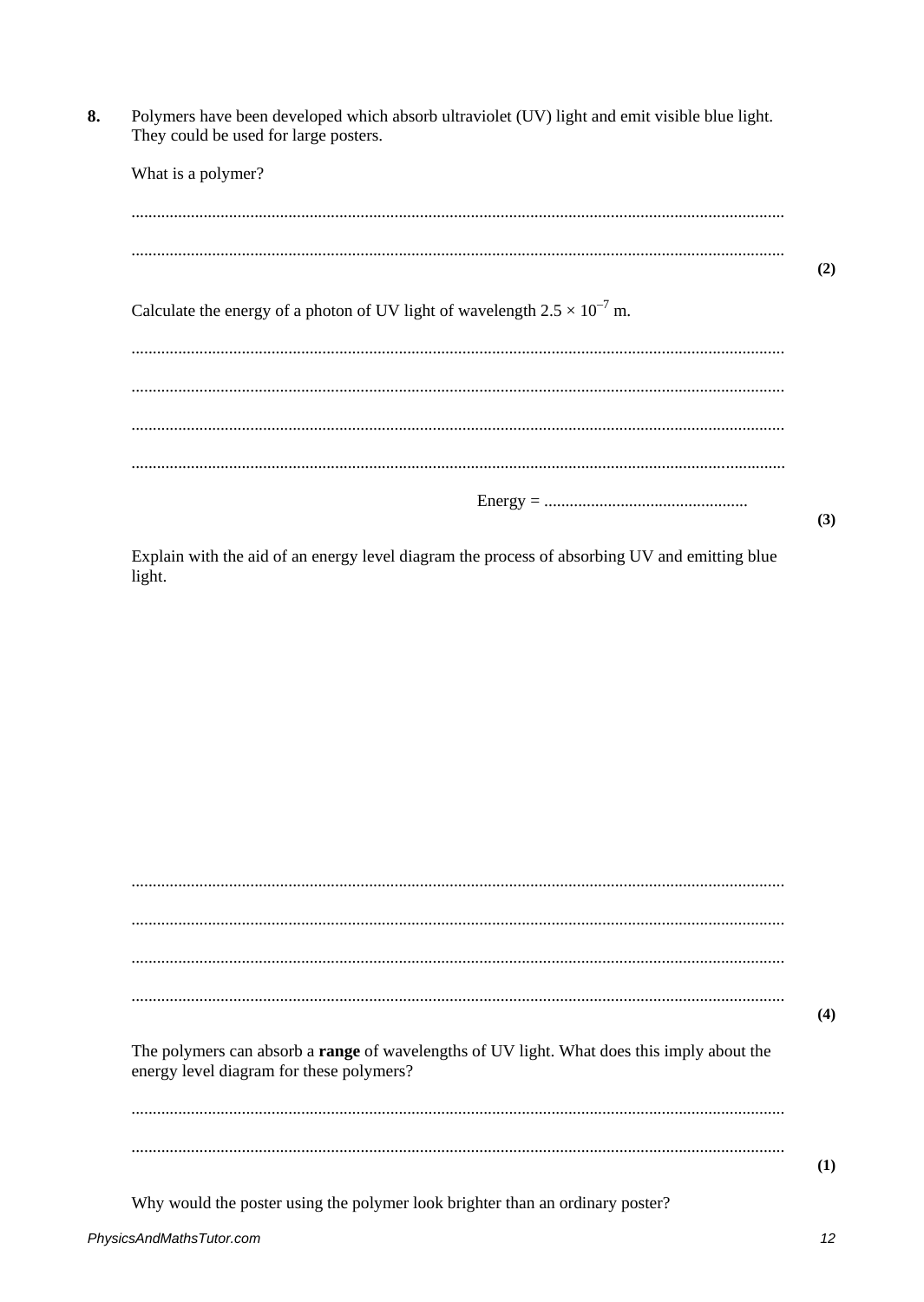| $(2)$<br>(Total 12 marks) |
|---------------------------|
|                           |

When a photon of sunlight is incident on a photovoltaic cell, an electron in the cell gains 9. sufficient energy to move through a potential difference of 0.48 V.

| What is a photon?                                                                                                                         |  |
|-------------------------------------------------------------------------------------------------------------------------------------------|--|
|                                                                                                                                           |  |
| (2)                                                                                                                                       |  |
| Show that the energy required to move an electron through a potential difference of 0.48 V is<br>about $8 \times 10^{-20}$ J.             |  |
|                                                                                                                                           |  |
| (2)                                                                                                                                       |  |
| Photons of sunlight typically have energy $4.0 \times 10^{-19}$ J. Calculate the efficiency of conversion of<br>the energy of the photon. |  |
|                                                                                                                                           |  |
|                                                                                                                                           |  |
|                                                                                                                                           |  |
| $Efficiency = 1$                                                                                                                          |  |
| (2)<br>(Total 6 marks)                                                                                                                    |  |

The diagram shows some of the main components of one type of fluorescent light tube. 10.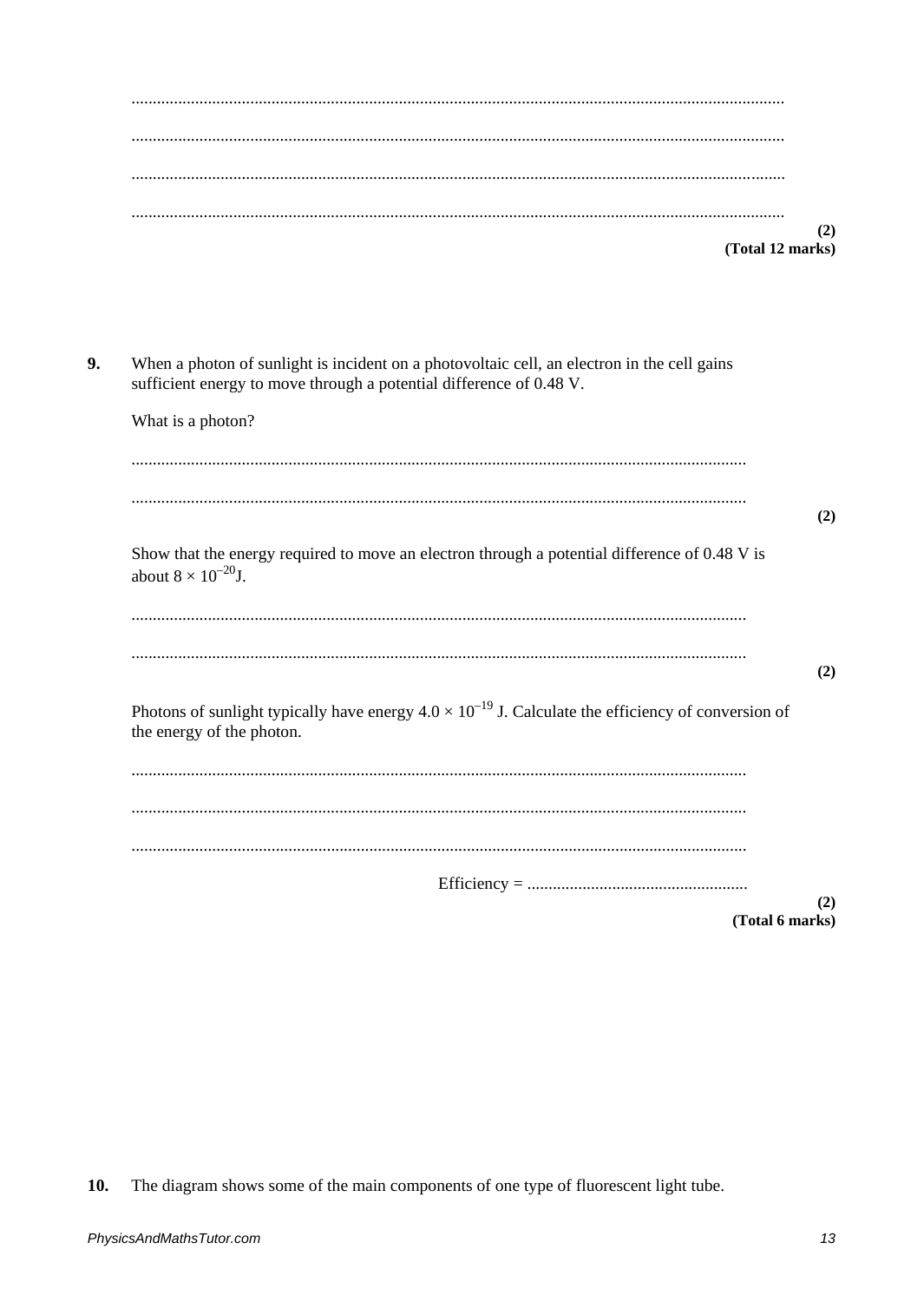

When the tube is switched on a charge flows between the electrodes and the mercury atoms become excited. The mercury atoms then emit radiation.

Explain the meaning of the word excited as used above.

|                                                                | (2) |
|----------------------------------------------------------------|-----|
| Explain how the excited mercury atoms emit radiation.          |     |
|                                                                |     |
|                                                                |     |
|                                                                |     |
|                                                                |     |
| Explain why only certain wavelengths of radiation are emitted. | (2) |
|                                                                |     |
|                                                                |     |
|                                                                |     |
|                                                                |     |
|                                                                | (3) |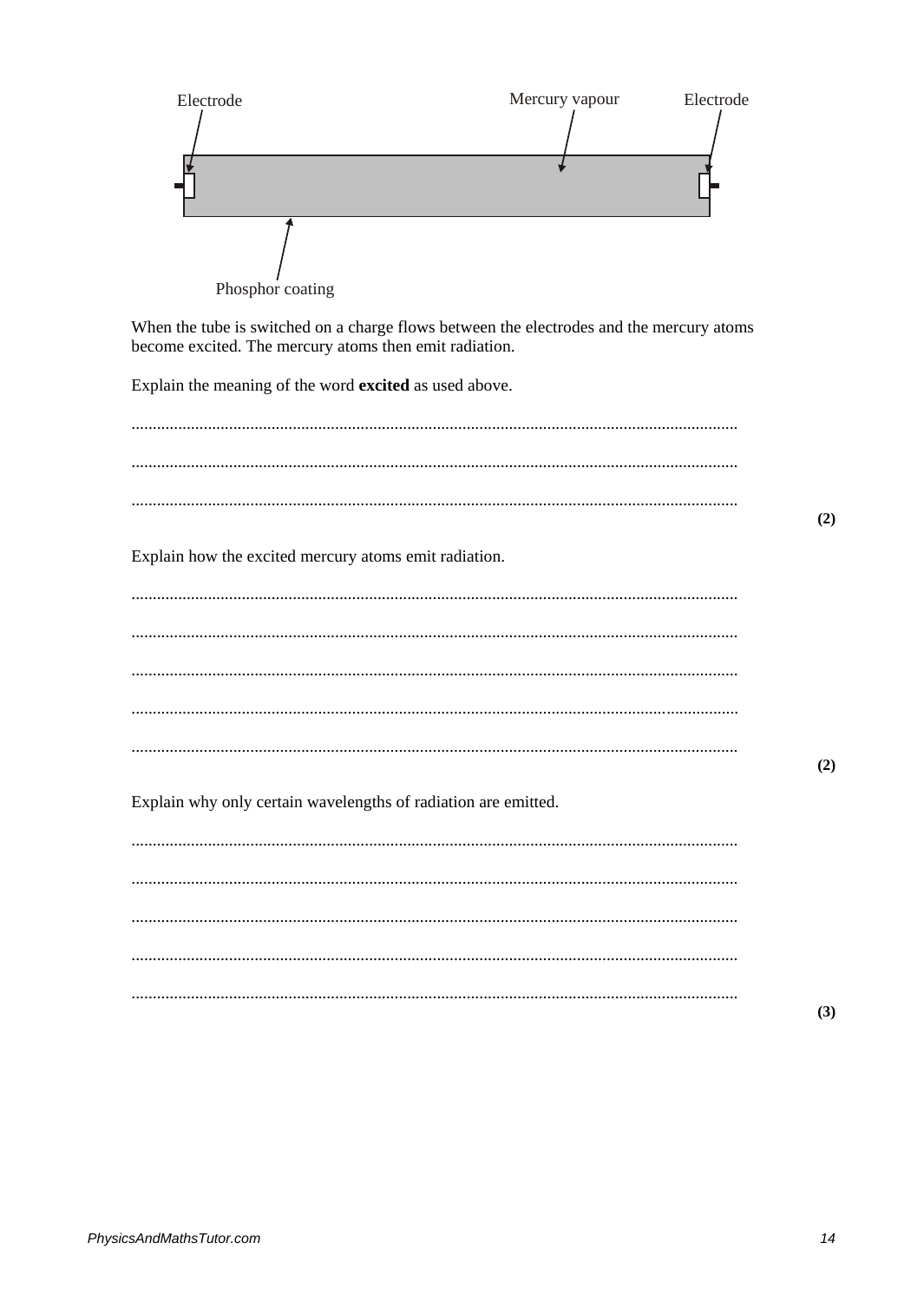Some of the radiation emitted by the mercury atoms is in the ultraviolet part of the spectrum.

Humans cannot see ultraviolet radiation, so the tube is coated with phosphor. The atoms of phosphor absorb the ultraviolet radiation and then emit visible light.

Suggest why the phosphor emits different wavelengths from the mercury.

|                                                           | (1)                     |
|-----------------------------------------------------------|-------------------------|
| A typical fluorescent tube has a current of 0.15 A.       |                         |
| Calculate the amount of charge which flows in 20 minutes. |                         |
|                                                           |                         |
|                                                           |                         |
|                                                           |                         |
|                                                           |                         |
|                                                           | (2)<br>(Total 10 marks) |

| 11. | Most physicists believe that light can behave as both a wave and a particle. Name a property of<br>light which shows it can behave as a wave.                                                                                                                         |     |
|-----|-----------------------------------------------------------------------------------------------------------------------------------------------------------------------------------------------------------------------------------------------------------------------|-----|
|     |                                                                                                                                                                                                                                                                       | (1) |
|     | In 1916, Millikan published the results of an experiment on the photoelectric effect.<br>This proved that light also behaves as particles.                                                                                                                            |     |
|     | He shone <b>monochromatic</b> light onto plates made of different types of metal.                                                                                                                                                                                     |     |
|     | What is meant by the term <b>monochromatic</b> ?                                                                                                                                                                                                                      |     |
|     |                                                                                                                                                                                                                                                                       | (1) |
|     | When the light hit the plates, photoelectrons were produced. Millikan found the potential<br>difference that was just large enough to stop these electrons being released. He also investigated<br>how this stopping voltage varied with the frequency of light used. |     |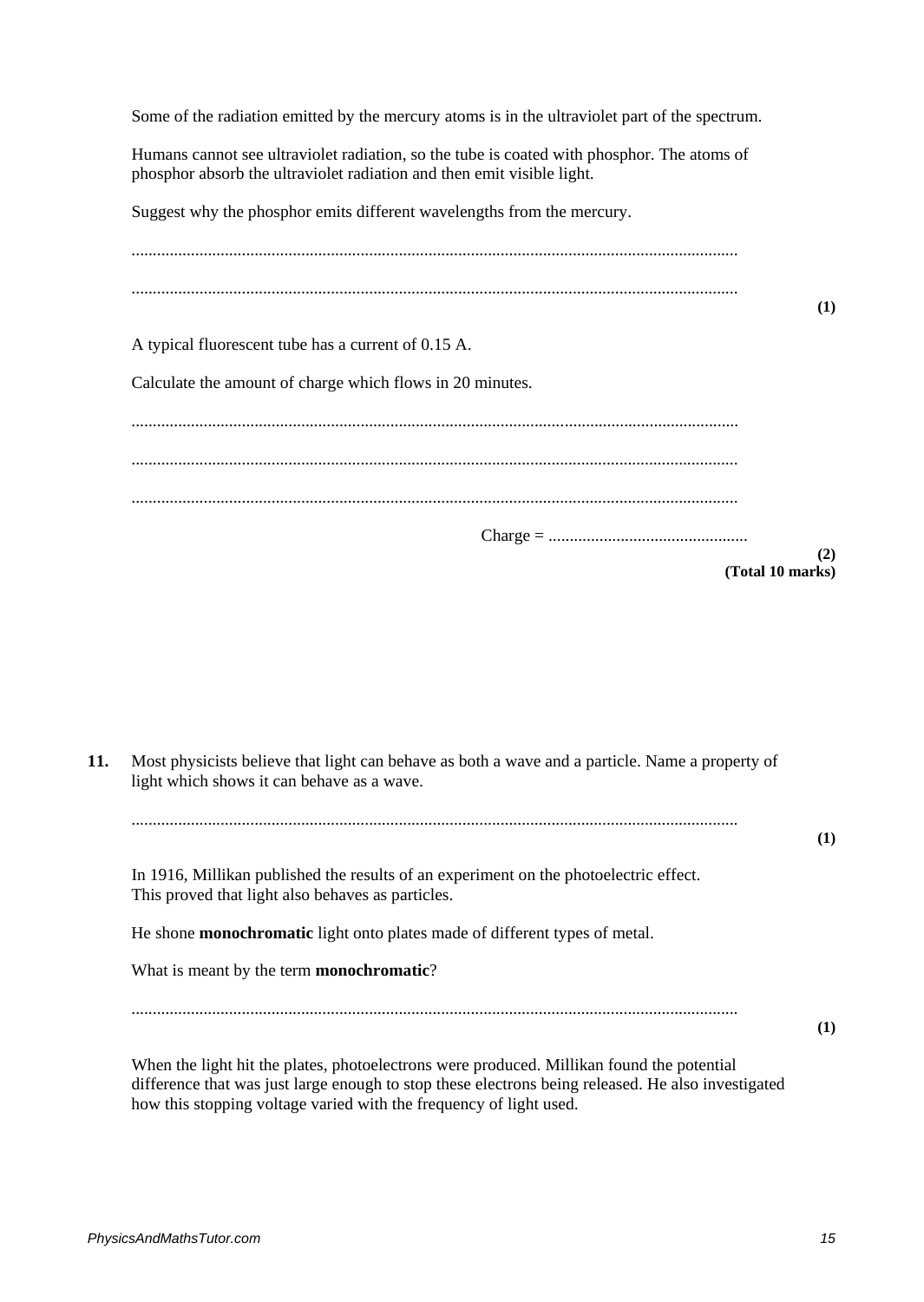| Stopping voltage $V_s/V$ | Frequency of light $f/10^{14}$ Hz |
|--------------------------|-----------------------------------|
| 0.43                     | 5.49                              |
| 1.00                     | 6.91                              |
| 1.18                     | 7.41                              |
| 1.56                     | 8.23                              |
| 2.19                     | 9.61                              |
| 3.00                     | 11.83                             |

The table below shows the results of an experiment like Millikan's using sodium as the metal plate.

On the grid below, plot a graph of  $V_s$  against  $f$ .



**(3)**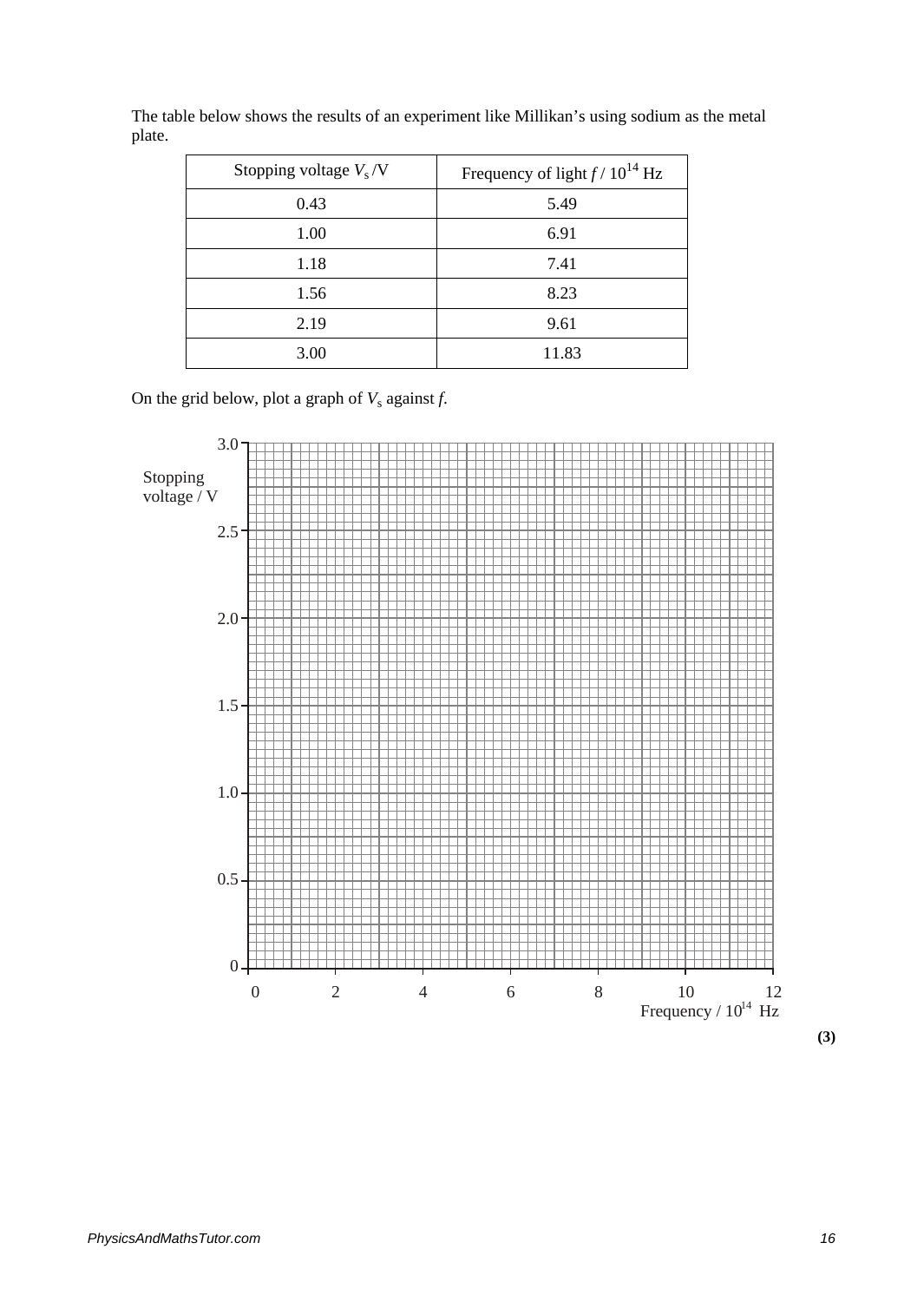The following equation applies to the photoelectric effect:

| $hf = \phi + eV_s$                                                                        |                         |
|-------------------------------------------------------------------------------------------|-------------------------|
| where $\phi$ is the work function of the metal and <i>e</i> is the charge on an electron. |                         |
| What information about the electrons emitted does the value of the term $eV_s$ give?      |                         |
|                                                                                           |                         |
|                                                                                           |                         |
| Use your graph to determine the threshold frequency for sodium.                           | (2)                     |
|                                                                                           |                         |
|                                                                                           | (1)                     |
| Hence calculate the work function of sodium.                                              |                         |
|                                                                                           |                         |
|                                                                                           |                         |
|                                                                                           | (2)                     |
| No electrons are emitted below a threshold frequency. Explain why this is so.             |                         |
|                                                                                           |                         |
|                                                                                           |                         |
|                                                                                           | (2)<br>(Total 12 marks) |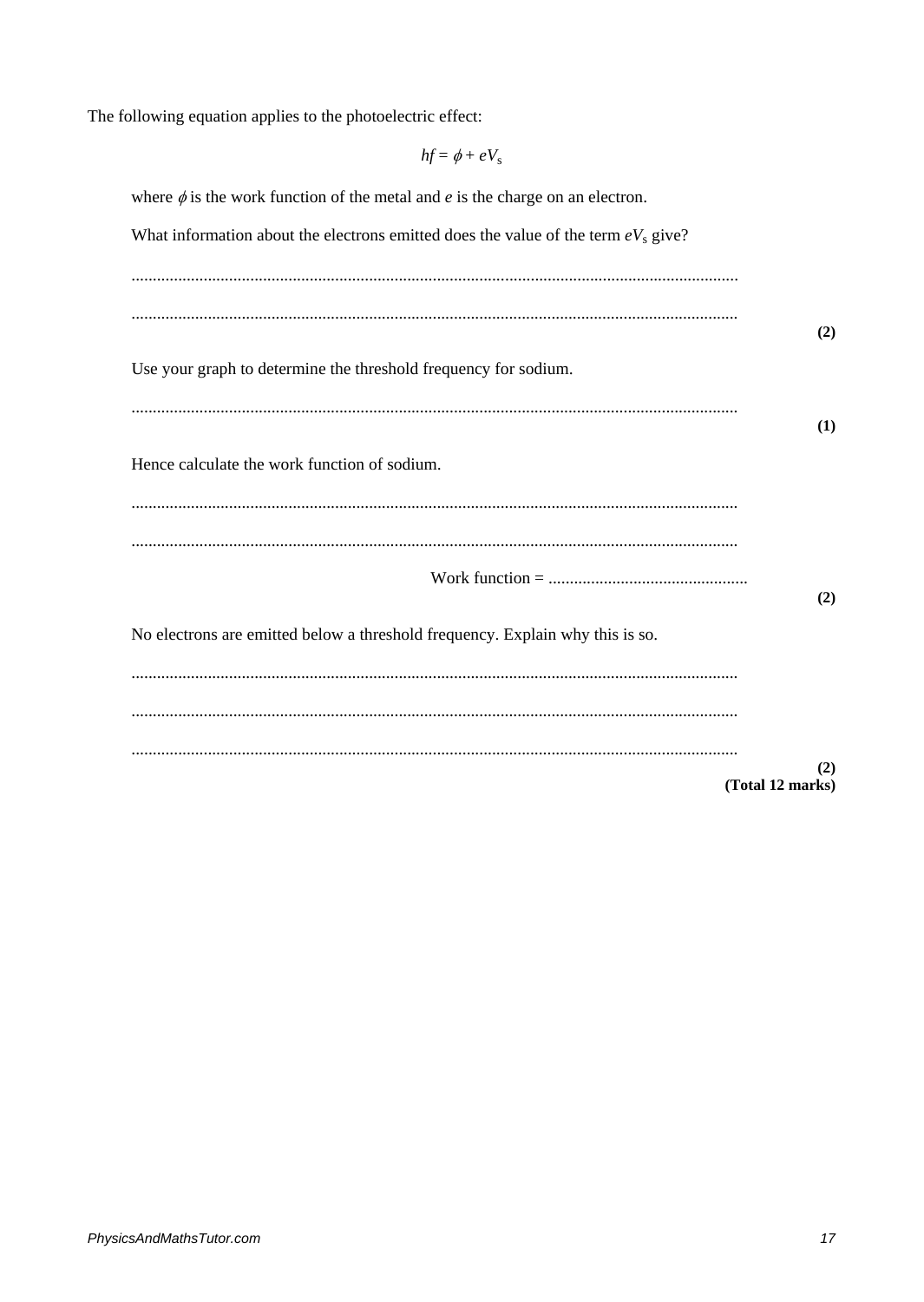**12.** The diagrams below are taken from a description of how a laser works. Each diagram illustrates some aspect of a "two energy level system". The system consists of an electron in an isolated atom.

## **A two energy level system**